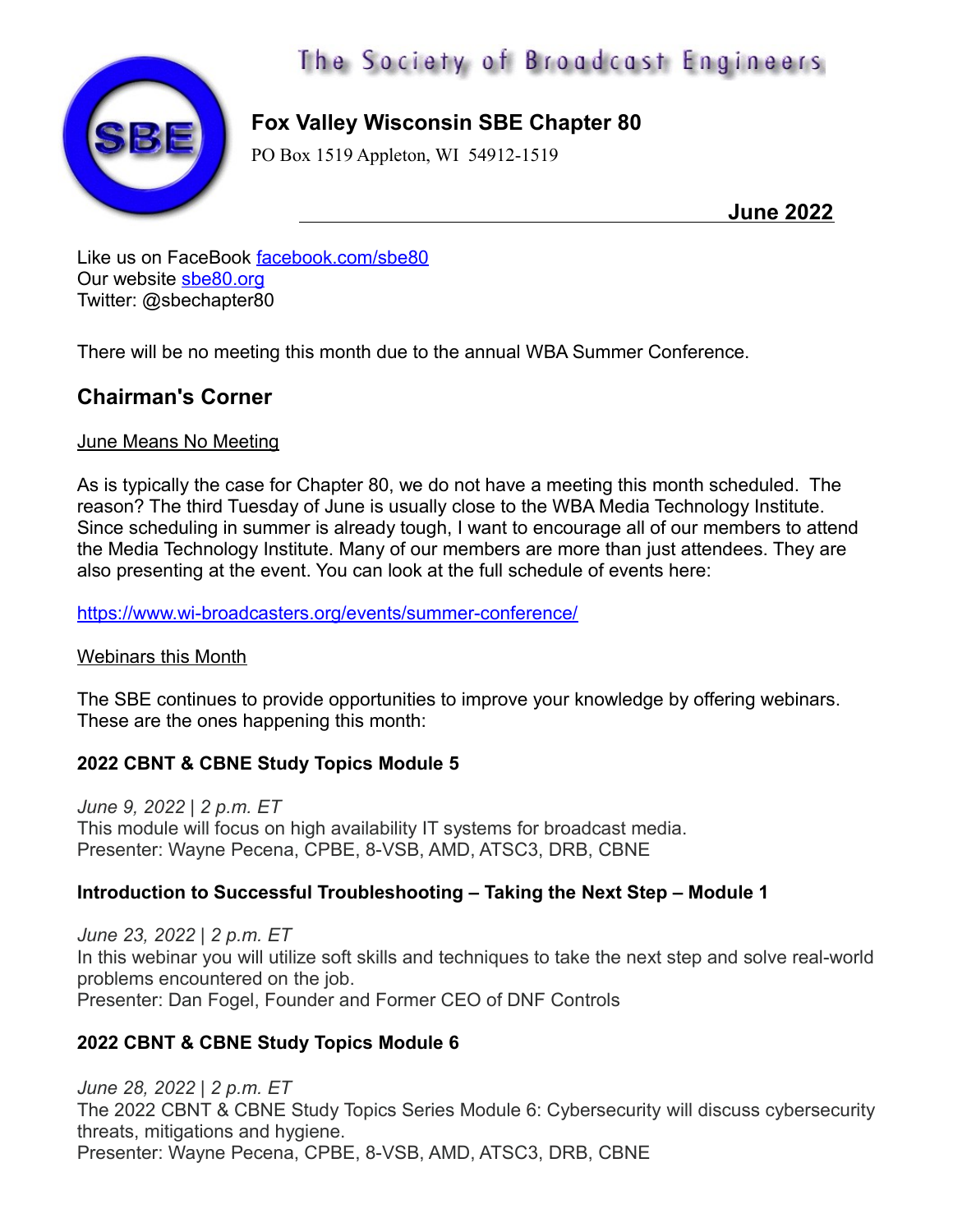#### Nominations for the SBE National Board are Open Through July 1

Nominations are open for candidates to run for the national SBE Board of Directors through July 1st. Qualified members may run for a director seat or for an officer position. There are six director seats open this year. Nominations must be in writing and be endorsed by ten voting SBE members. Nominations are made to SBE Secretary Kevin Trueblood at [ktrueblood@fgcu.edu.](mailto:ktrueblood@fgcu.edu) Nominees must be voting members in good standing (dues paid) and hold an SBE engineeringlevel certification. Anyone whose nomination comes from the membership will be added to the ballot along with the slate of candidates submitted by the national Nominations Committee.

#### A Photogenic Chapter 80 Member?

I know I am a bit biased on this bit of news. Have you had a chance to see the cover of Radio World? One of our members made the cover! Congrats to Andy Disterhaft.

# Read the June 8, 2022 Issue of Radio World

Best of Show winners, Franken FMs, apps for radio technology

BY RW STAFF PUBLISHED: JUNE 8, 2022

#### in ◡

Visitors to the floor of the spring NAB Show saw evidence that manufacturers have not been idle in the years since the pandemic hit. In this issue we feature the winners of the Radio World "Best of Show."

Are FM6 stations just a regulatory end run? Or do they provide a true local radio service? Maybe both? James O'Neal concludes his three-part Radio World series about the next generation of Franken stations. The topic is also on the FCC's meeting agenda this month.

And apps for radio technology - products for your phone or laptop from Burk, ENCO, RCS, Tieline, WinMedia, Comrex and Telos Alliance.



#### You can read the issue online at this link:

[https://issuu.com/futurepublishing/docs/rwm1218.digital\\_ns?fr=sZWExNzQ3NzcxMDk-](https://issuu.com/futurepublishing/docs/rwm1218.digital_ns?fr=sZWExNzQ3NzcxMDk-)

#### Again, No Meeting This Month

Hopefully you get a chance to be a part of the Media Technology Institute.

**Marty Jury** *Chapter 80 Chairman*